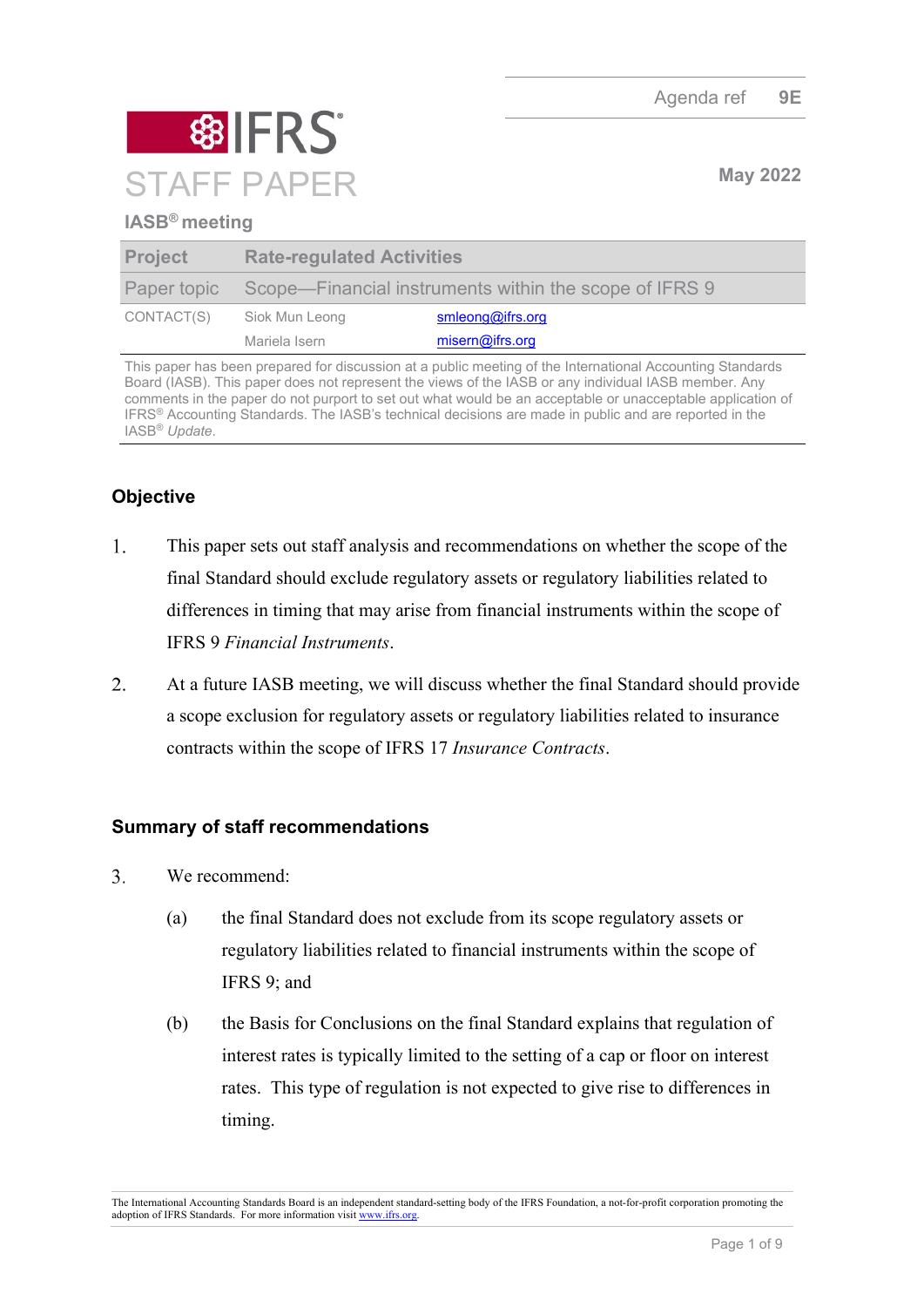# **Structure of the paper**

- $\overline{4}$ . This paper is structured as follows:
	- (a) proposals in the Exposure Draft *[Regulatory Assets and Regulatory Liabilities](https://www.ifrs.org/content/dam/ifrs/project/rate-regulated-activities/published-documents/ed2021-rra.pdf)* (Exposure Draft) (paragraphs [6](#page-1-0)[–8\)](#page-1-1);
	- (b) summary of comments received (paragraphs [9](#page-2-0)[–17\)](#page-3-0); and
	- (c) staff analysis (paragraphs [18](#page-4-0)[–30\)](#page-7-0).
- 5. This paper does not cover specific topics dealing with clarifying the boundary between financial instruments within the scope of IFRS 9 and regulatory assets or regulatory liabilities. The staff will bring these topics to a future IASB meeting.<sup>[1](#page-1-2)</sup>

## **Proposals in the Exposure Draft**

- <span id="page-1-0"></span>6. Paragraph 3 of the Exposure Draft proposes that an entity applies the [draft] Standard to all its regulatory assets and all its regulatory liabilities. The Exposure Draft does not provide any scope exclusion.
- <span id="page-1-3"></span> $7.$ Paragraph 6(c) of the Exposure Draft specifies that a regulatory asset or a regulatory liability can exist only if differences in timing arise, that is when:

[…]

- (c) part of the total allowed compensation for goods or services supplied in one period is charged to customers through the regulated rates for goods or services supplied in a different period.
- <span id="page-1-1"></span>8. The Exposure Draft describes differences in timing as differences between revenue recognised by applying IFRS 15 and total allowed compensation. For example, paragraph 12 of the Exposure Draft states that the amount of **revenue an entity recognises in a period applying IFRS 15** *Revenue from Contracts with Customers* differs from the total allowed compensation for the goods or services supplied in that period if:

<span id="page-1-2"></span><sup>&</sup>lt;sup>1</sup> [Agenda Paper 9A](https://www.ifrs.org/content/dam/ifrs/meetings/2022/february/iasb/ap9a-rra-scope-overview.pdf) of the February 2022 IASB meeting summarises these items.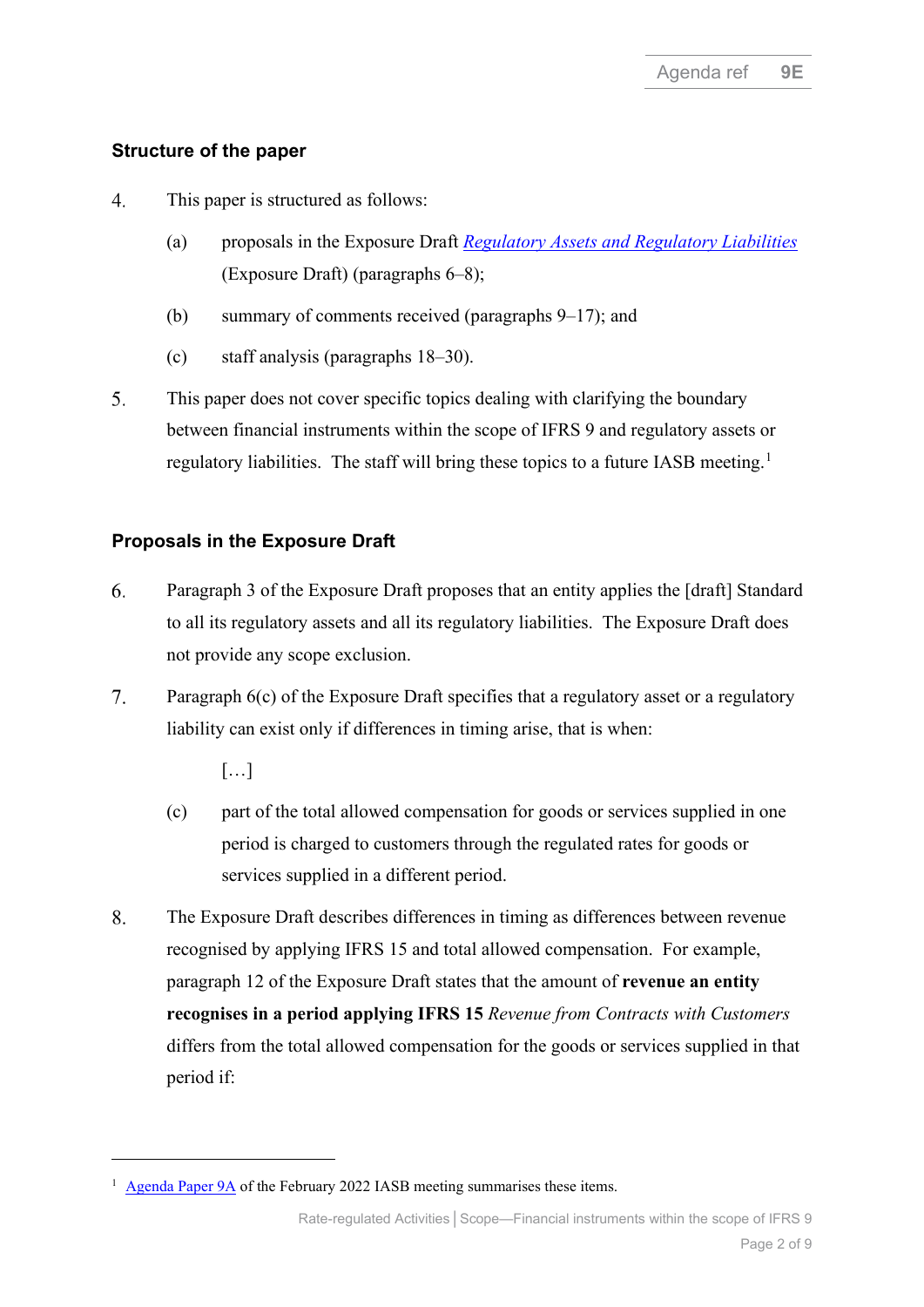- (a) differences in timing arise […]; or
- (b) the entity supplies goods or services in one period but, by applying IFRS 15, recognises part or all of the resulting revenue in a future period.

### **Summary of comments received**

- <span id="page-2-0"></span>9. This section is structured as follows:
	- (a) feedback received during the comment period of the Exposure Draft (paragraphs [10–](#page-2-1)[13\)](#page-2-2); and
	- (b) targeted outreach undertaken after the comment period (paragraphs [14](#page-3-1)[–17\)](#page-3-0).

## *Feedback received during the comment period of the Exposure Draft*

- <span id="page-2-1"></span>10. Many respondents expressed concerns that the proposed scope may be broader than intended. Many respondents also said that the scope proposals are not sufficiently clear to help them determine whether a regulatory agreement is in the scope of the Exposure Draft in specific circumstances.
- <span id="page-2-4"></span>11. A few respondents said that these concerns are partly caused by a lack of clarity about whether the proposed model is intended to provide information that supplements *only* the information provided by applying IFRS 15 or whether it is also intended to supplement the requirements of other Accounting Standards—for example IFRS 9.
- <span id="page-2-3"></span> $12.$ A few banking associations in Europe and national standard-setters in Europe and North America suggested the IASB exclude from the scope of the final Standard all regulatory assets and regulatory liabilities related to financial instruments within the scope of IFRS 9.
- <span id="page-2-2"></span>13. Those European banking associations explained that applying the fair value or amortised cost measurement requirements in IFRS 9 already provides useful information because these measurements already reflect the effects of any adjustment to future regulated interest rates. One of these respondents also said that the IASB had concluded when developing the requirements of IFRS 9 that amortised cost would provide useful information about regulated interest rates as long as the contractual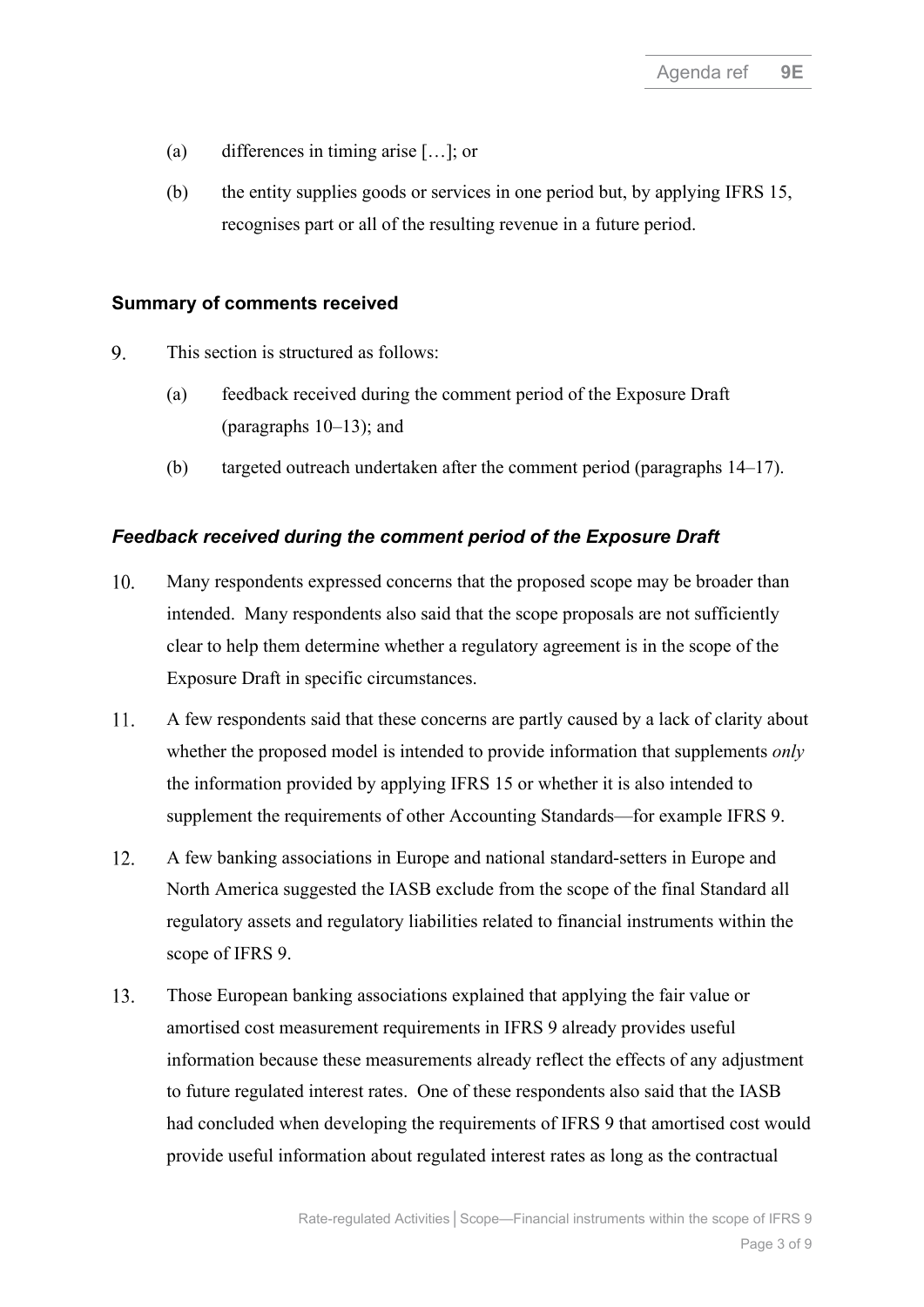cash flows do not introduce risks or volatility that are inconsistent with a basic lending arrangement.<sup>[2](#page-3-2)</sup>

#### *Targeted outreach undertaken after the comment period*

- <span id="page-3-1"></span>14. After the comment period ended, the staff spoke to one of the European banking associations mentioned in paragraph [13](#page-2-2) and to four accounting firms. The objective of the outreach was to gather evidence about:
	- (a) the existence of financial instruments within the scope of IFRS 9 that may give rise to regulatory assets and regulatory liabilities; and
	- (b) how widespread these financial instruments might be and how material the regulatory assets or regulatory liabilities might be.
- <span id="page-3-3"></span>15. These stakeholders have not identified financial instruments within the scope of IFRS 9 that are likely to be affected by the proposals in the Exposure Draft.
- $16.$ One of the European banking associations mentioned in paragraph [13](#page-2-2) cited an example of social rental loan with regulated interest rate. In this case the loan was a preferential rate loan to promote the financing of social rental housing in areas where the real estate market is tight. The interest rate was a variable rate loan indexed to the interest rate calculated by the local central bank for regulated savings accounts. The interest rates are revised annually during the life of the loan. Any change in the interest rate is immediately applicable to the loan and is binding on the bank and the customer. The stakeholder has determined that this particular interest rate regulation does not give rise to differences in timing.
- <span id="page-3-0"></span>17. A few of these stakeholders said that including the existence of a regulator in the scope requirements of the final Standard would reduce the probability of the final Standard affecting financial instruments within the scope of IFRS 9. This is because requiring that the interest rate is determined by a regulator would remove from the scope of the final Standard any regulatory assets and regulatory liabilities that would

<span id="page-3-2"></span><sup>2</sup> Paragraphs BC4.179–BC4.180 of the Basis for Conclusions on IFRS 9.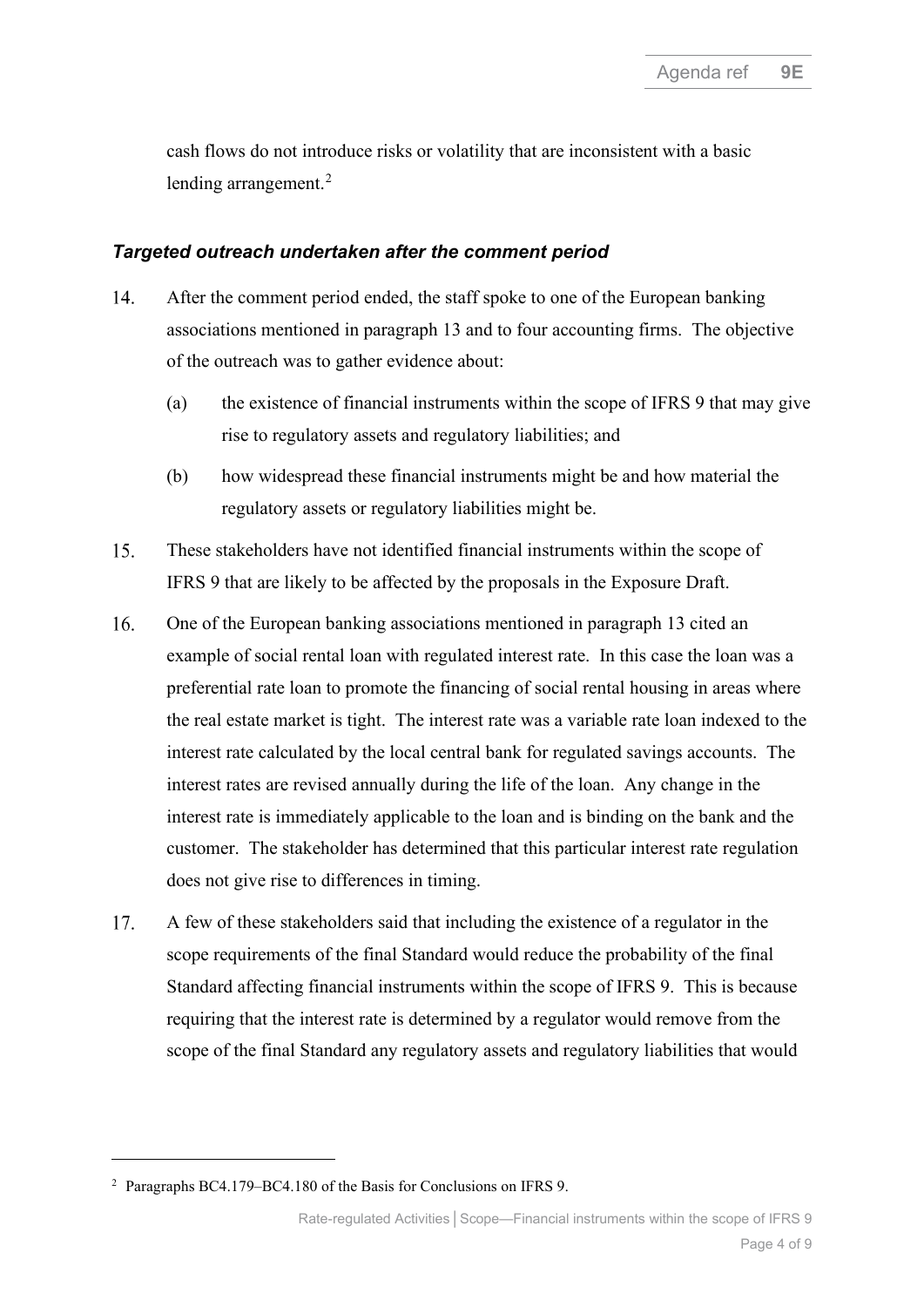arise from financial instruments with market-based interest rates (that is, interest rates that are not regulated).

### **Staff analysis**

- <span id="page-4-0"></span>18. As mentioned in paragraph [12,](#page-2-3) the feedback suggested the IASB exclude from the scope of the final Standard all regulatory assets and regulatory liabilities related to financial instruments within the scope of IFRS 9 (scope exclusion).
- <span id="page-4-4"></span>19. The staff think that any recommendation to provide a scope exclusion should be accompanied by an understanding of the regulatory assets or regulatory liabilities that would be subject to the scope exclusion. This includes whether those regulatory assets or regulatory liabilities exist and if so, how widespread and how material they might be.
- 20. The following two conditions are necessary for regulatory assets or regulatory liabilities to arise from financial instruments within the scope of IFRS 9:
	- (a) the interest rate of a financial instrument is determined by a regulator (paragraph [21\)](#page-4-1); and
	- (b) the way in which the interest rate is determined would give rise to differences in timing (paragraphs [22](#page-4-2)[–24\)](#page-5-0).
- <span id="page-4-1"></span>21. In February 2022, the IASB tentatively decided to include the existence of a regulator in the scope requirements. $3$  That means the model only applies to financial instruments that attract an interest rate that is determined by a regulator (regulated interest rate). For example, governments may regulate the interest rate of some financial instruments (for example, business or consumer loans) to achieve certain financial, economic or social outcomes.
- <span id="page-4-2"></span>22. The scope proposals are clear that for a regulatory asset or a regulatory liability to exist a difference in timing needs to arise (paragraph [7\)](#page-1-3). Our research indicates that

<span id="page-4-3"></span><sup>3</sup> [Agenda Paper 9C](https://www.ifrs.org/content/dam/ifrs/meetings/2022/february/iasb/ap9c-rra-scope-definition-of-a-regulator.pdf) discussed at the IASB meeting in February 2022.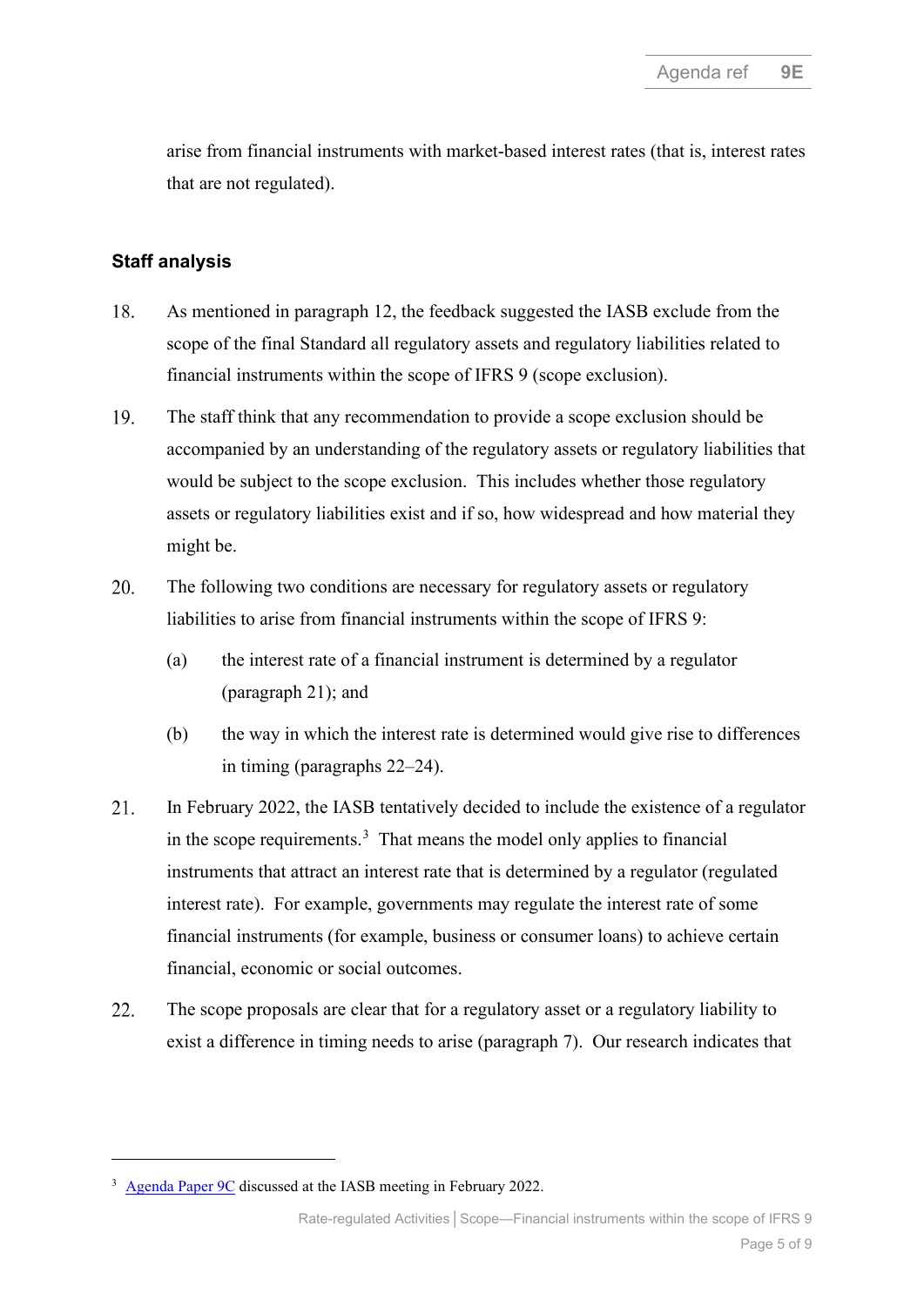the regulation of interest rate is typically limited to the setting of caps for lending rates, and less frequently, the setting of caps or floors for deposit rates.<sup>[4](#page-5-1)</sup>

- 23. When regulation is limited to setting *caps or floors on the interest rates* entities can charge, that type of regulation does not give rise to differences in timing. This is because that regulation only prevents an entity from charging rates outside the bounds of the regulatory caps or floors. For example, if an entity is subject to regulation that only caps the interest rate charged, the entity can charge any interest rate up to that cap but cannot charge a rate above the cap. Therefore, that type of regulation does not give rise to differences in timing (that is, the entity does not have an enforceable right or an enforceable obligation to adjust future rates). In theory, if a particular type of regulation existed that required an entity to adjust amounts above a cap, or amounts below a floor, in the rates charged in the future, that type of regulation would give rise to differences in timing.<sup>[5](#page-5-2)</sup> However, we have not identified any examples of such regulation existing.
- <span id="page-5-0"></span>24. Consequently, we would not expect regulatory assets or regulatory liabilities to arise from financial instruments within the scope of IFRS 9. This is further confirmed by the evidence gathered from the targeted outreach undertaken after the comment period of the Exposure Draft (paragraph [15\)](#page-3-3), and also during the development of IFRS 9 and the post-implementation review of the classification and measurement requirements of IFRS  $9.6$  $9.6$
- 25. Although we do not expect regulatory assets or regulatory liabilities would arise from financial instruments within the scope of IFRS 9, we analyse the benefits and costs of providing a scope exclusion. The analysis is structured as follows:
	- (a) reasons supporting a scope exclusion (paragraphs  $26-27$ );
	- (b) reasons against a scope exclusion (paragraphs [28](#page-7-1)[–29\)](#page-7-2); and
	- (c) conclusions (paragraph [30\)](#page-7-0).

<span id="page-5-1"></span><sup>&</sup>lt;sup>4</sup> The regulation can also impose a cap on fees entities can charge.

<span id="page-5-2"></span><sup>5</sup> [Agenda Paper 9B](https://www.ifrs.org/content/dam/ifrs/meetings/2022/february/iasb/ap9b-rra-scope-determining-whether-regulatory-agreement-is-within-scope.pdf) discussed at the IASB meeting in February 2022.

<span id="page-5-3"></span><sup>6</sup> The IASB discussed at its April 2022 meeting the feedback to Request for Information *Post-implementation Review of IFRS 9—Classification and Measurement* on the requirements for assessing the contractual cash flow characteristics of financial assets [\(Agenda Paper 3A\)](https://www.ifrs.org/content/dam/ifrs/meetings/2022/april/iasb/ap3a-ccfc.pdf).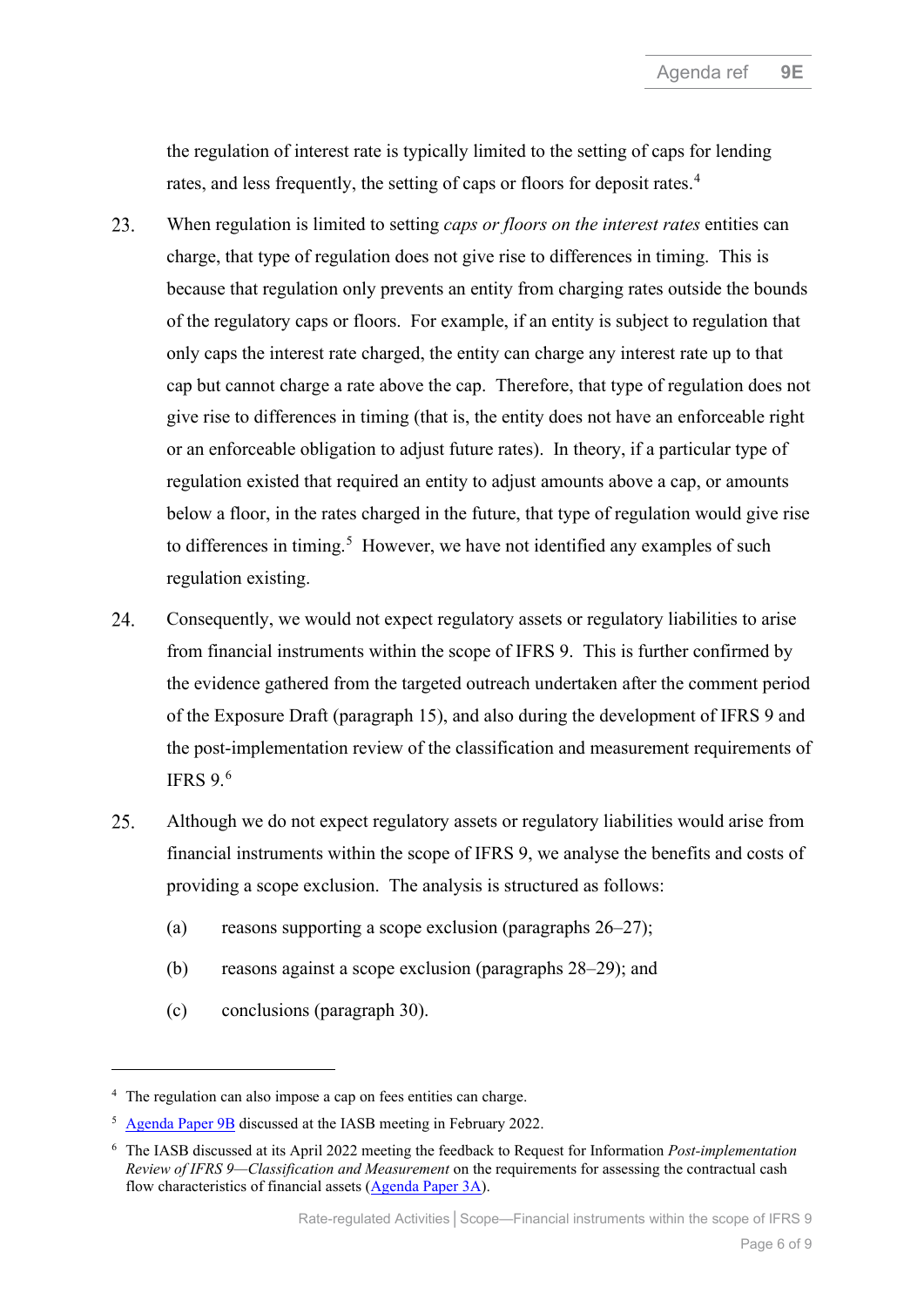#### *Reasons supporting a scope exclusion*

- <span id="page-6-0"></span>26. We have not identified any examples of situations in which a regulatory asset or a regulatory liability would arise from financial instruments that have a regulated interest rate. However, if such situations do exist:
	- (a) it may be difficult for entities to apply the requirements to financial instruments. [7](#page-6-1) This is because interest income does not contain the components of total allowed compensation proposed in the Exposure Draft.
	- (b) it may be costly for entities to identify regulated financial instruments and apply the requirements to those instruments. Entities such as financial institutions may hold a large number of financial instruments in many different jurisdictions. These entities would need to assess whether there are regulatory assets or regulatory liabilities that arise from regulation of interest rates in each jurisdiction.
	- (c) applying the requirements to financial instruments may not provide more useful information than simply applying the requirements of IFRS 9. For example, entities such as financial institutions may be subject to regulation of interest rates that affects both interest income and interest expense. However, the requirements would not supplement interest expense these entities recognised by applying IFRS 9. Moreover, some stakeholders in the banking industry said that applying the fair value or amortised cost measurement requirements in IFRS 9 already provides useful information (paragraph [13\)](#page-2-2).
- 27. Consequently, excluding regulatory assets or regulatory liabilities related to financial instruments within the scope of IFRS 9 from the scope of the final Standard would avoid the issues described in paragraph [26](#page-6-0) if those regulatory assets or regulatory liabilities existed.

<span id="page-6-1"></span><sup>7</sup> Paragraphs B3–B27 of the Exposure Draft.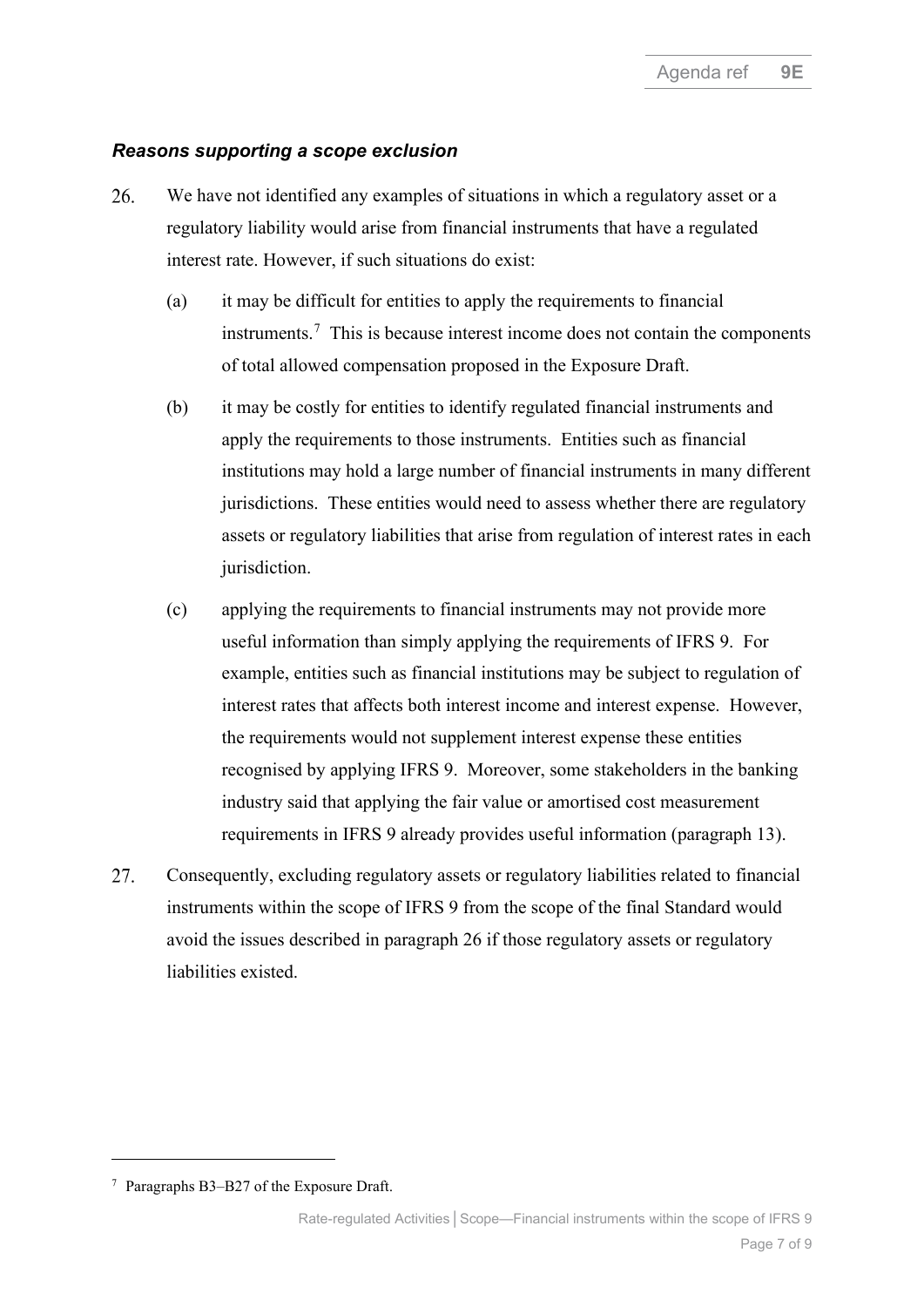### *Reasons against a scope exclusion*

- <span id="page-7-1"></span>28. Scope exclusions are generally provided when there is an identified population of items or transactions that fall within the scope of an Accounting Standard, but for which an explicit scope exclusion is necessary (for example, to avoid unintended consequences). However, as discussed in paragraphs [19–](#page-4-4)[24,](#page-5-0) we have not identified any examples of situations in which a regulatory asset or a regulatory liability would arise from financial instruments that have a regulated interest rate. Consequently, excluding regulatory assets and regulatory liabilities related to financial instruments within the scope of IFRS 9 from the scope of the final Standard would at best be unnecessary and could, at worst, result in items that meet the definition of regulatory assets or regulatory liabilities not being accounted for as such.
- <span id="page-7-2"></span>29. Rather than providing a scope exclusion, we could address the concerns described in paragraph [11](#page-2-4) by explaining in the Basis for Conclusions on the final Standard that regulation of interest rates is typically limited to the setting of a cap or floor on interest rates. This type of regulation is not expected to give rise to differences in timing.

### *Conclusions*

<span id="page-7-0"></span>30. On balance, the staff do not recommend excluding from the scope of the final Standard regulatory assets or regulatory liabilities related to financial instruments within the scope of IFRS 9. Given that we have been unable to identify any examples of situations in which such regulatory assets or regulatory liabilities would arise, we do not think that there is a compelling reason to provide a scope exclusion.

### **Question for the IASB**

Does the IASB agree that:

(a) the final Standard does not exclude from its scope regulatory assets or regulatory liabilities related to financial instruments within the scope of IFRS 9; and